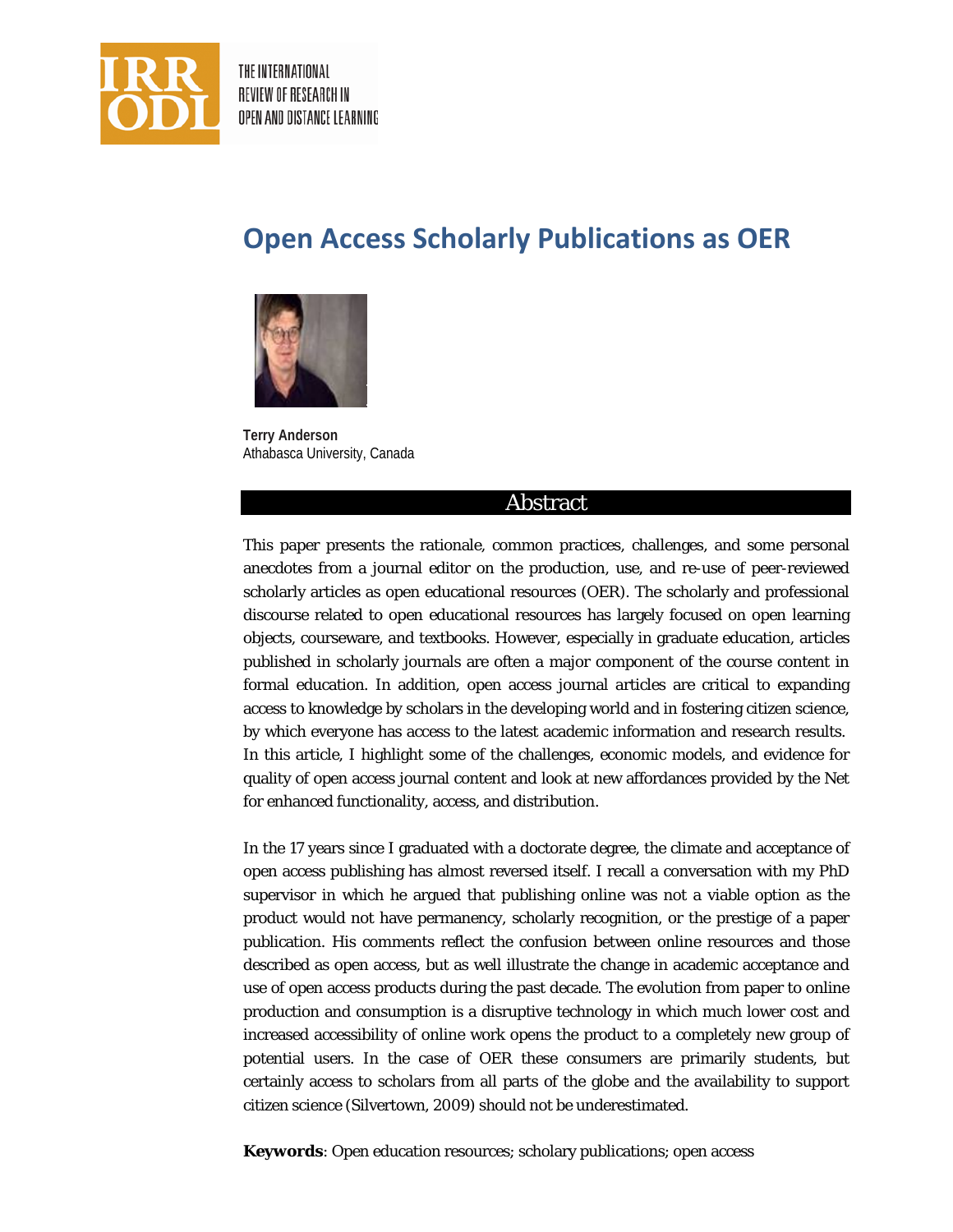#### What is Open Access Scholarly Publication?

Open access (OA) scholarly works usually assume the same formal definitions as other open access works. The most common definition is that agreed to in 2001 and referred to as the Budapest Open Access Initiative. This agreement defines open access as

> free availability on the public Internet, permitting any users to read, download, copy, distribute, print, search, or link to the full texts of these articles, crawl them for indexing, pass them as data to software, or use them for any other lawful purpose, without financial, legal, or technical barriers other than those inseparable from gaining access to the Internet itself. [\(http://www.earlham.edu/~peters/fos/boaifaq.htm#ope](http://www.earlham.edu/~peters/fos/boaifaq.htm#openaccess) [naccess\)](http://www.earlham.edu/~peters/fos/boaifaq.htm#openaccess)

The focus of this definition on access and redistribution rights has tended to conflate OA resources and thus limited OA to materials available only on the Web. Although the vast majority of open access scholarly works are published on the Web, scholarly works can be published and distributed in any medium. For example, the millions of texts whose copyright has expired can be, and many are, published in print, online text, and audio formats. However, it is certainly not true that all scholarly content distributed on the Web is open access. This becomes obvious when a reader is presented with a subscription login or an invitation to add the article to the "shopping cart". To add confusion, some scholarly content is distributed with no barriers on the open Net, even though all copyrights are retained by the publisher.

This confusion between ready access and legal use results in a serious challenge to educational and research efficacy. This is underlined in a 2008 study of American K12 teachers that concluded

> The major finding of the study was that the key goals of teaching media literacy were "comprised by unnecessary copyright restrictions and lack of understanding about copyright law" (p. 1). Because of participants' lack of knowledge and understanding about the law's protections, their ability to share, teach, and have students produce media-rich texts was severely circumscribed. Not only that, but the researchers found that teachers' lack of knowledge was passed on to students as well as colleagues, perpetuating "copyright folklore" that often characterized the law as much more restrictive than it is. [\(Rife, 2008\)](#page-14-0)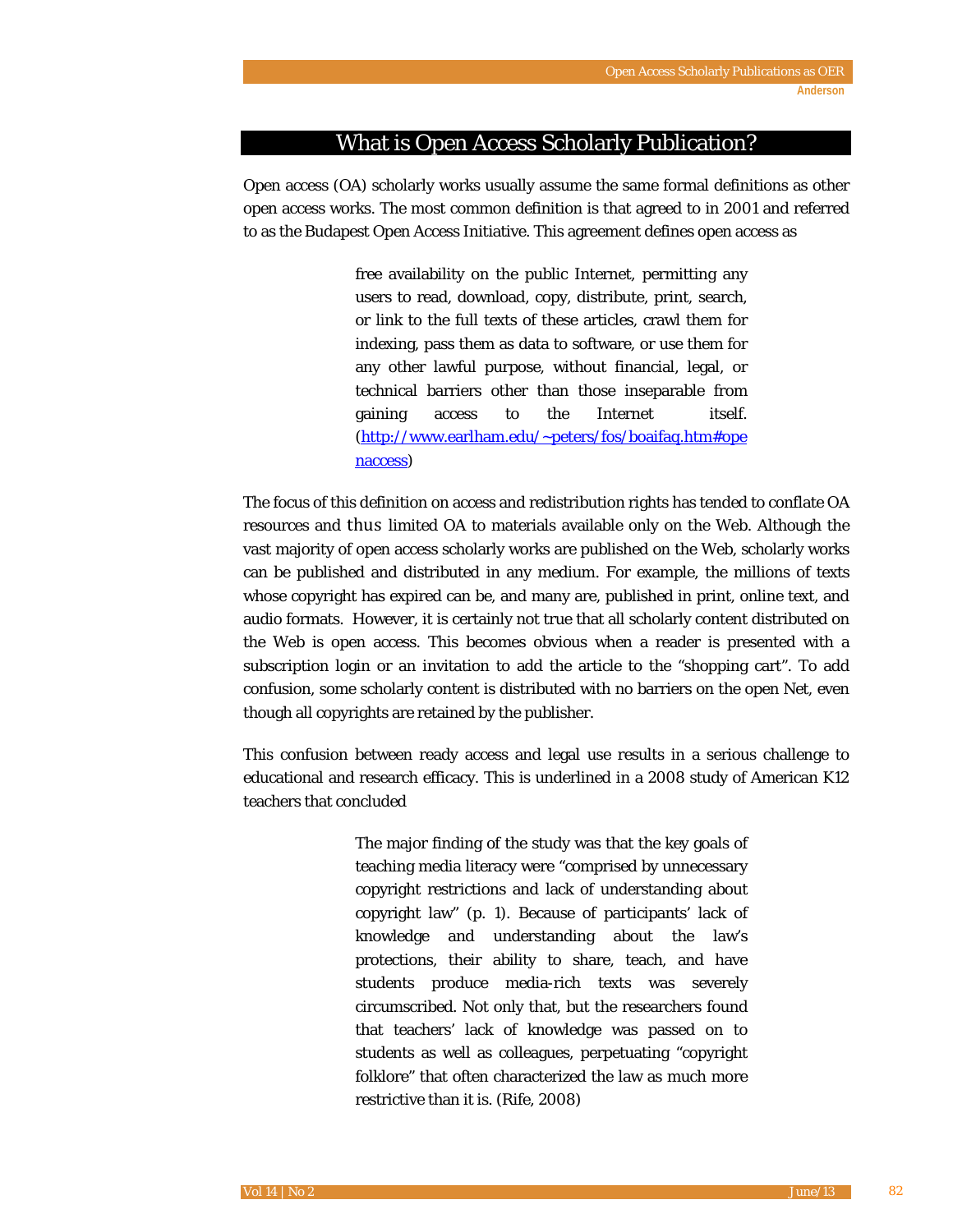Thus, it is apparent that the educational community needs both a better understanding of copyright and adoption of practices that harness these resources for maximum education and scholarly benefit. A first step is to understand the licensing that must accompany open access publications.

### Licensing Open Access Scholarly Work – Creative Commons Licenses

Unlike open source software, scholars generally have more concerns about allowing their work to be modified. The licensing model most often used was created by Creative Commons and retains copyright by the author or, if copyright has been surrendered, by the publisher. However there are a number of additional rights that are detailed in the particular license attached to the work.

**CC BY**: The most permissive, and thus open license, restricts rights to copy and share and only requires attribution to the copyright owner – owned BY. The CC BY license allows for reuse of the content including modifying, adding, or deleting portions and redistributing in any format. Content licensed with only the Creative Commons attribution restriction, the CC BY license, is sometimes referred to as open content.

**CC ND :** Some authors and publishers use an additional restriction that stipulates *no derivatives* such as edits and additions.

**CC NC :** The copyright owner can also include a *noncommercial* restriction that prohibits others from selling or bartering the copyright product.

**CC SA :** This *share alike* restriction allows the user to share the copyright material, if it is relicensed under the same licensing agreement adopted by the copyright owner.

All of these rights retained can be added together to create a legal license (linked to at [http://creativecommons.org/\)](http://creativecommons.org/) that has many combinations, for example CC BY-ND-NC.

In my work as editor of *The International Review of Research in Open and Distance Learning* [\(http://www.irrodl.org\)](http://www.irrodl.org/), we initially adopted a CC BY-ND license as we felt that the tradition associated with scholarly publication was to quote sections (with attribution) rather than add to or make derivative products. However, the widely respected Scholarly Publishing and Academic Resources Coalition (SPARC) required use of the CC BY to win its "OA gold seal". Upon reflection we considered that removing restrictions likely was in the interests of both our readers and our authors and thus changed our licensing requirements to attain the gold OA seal.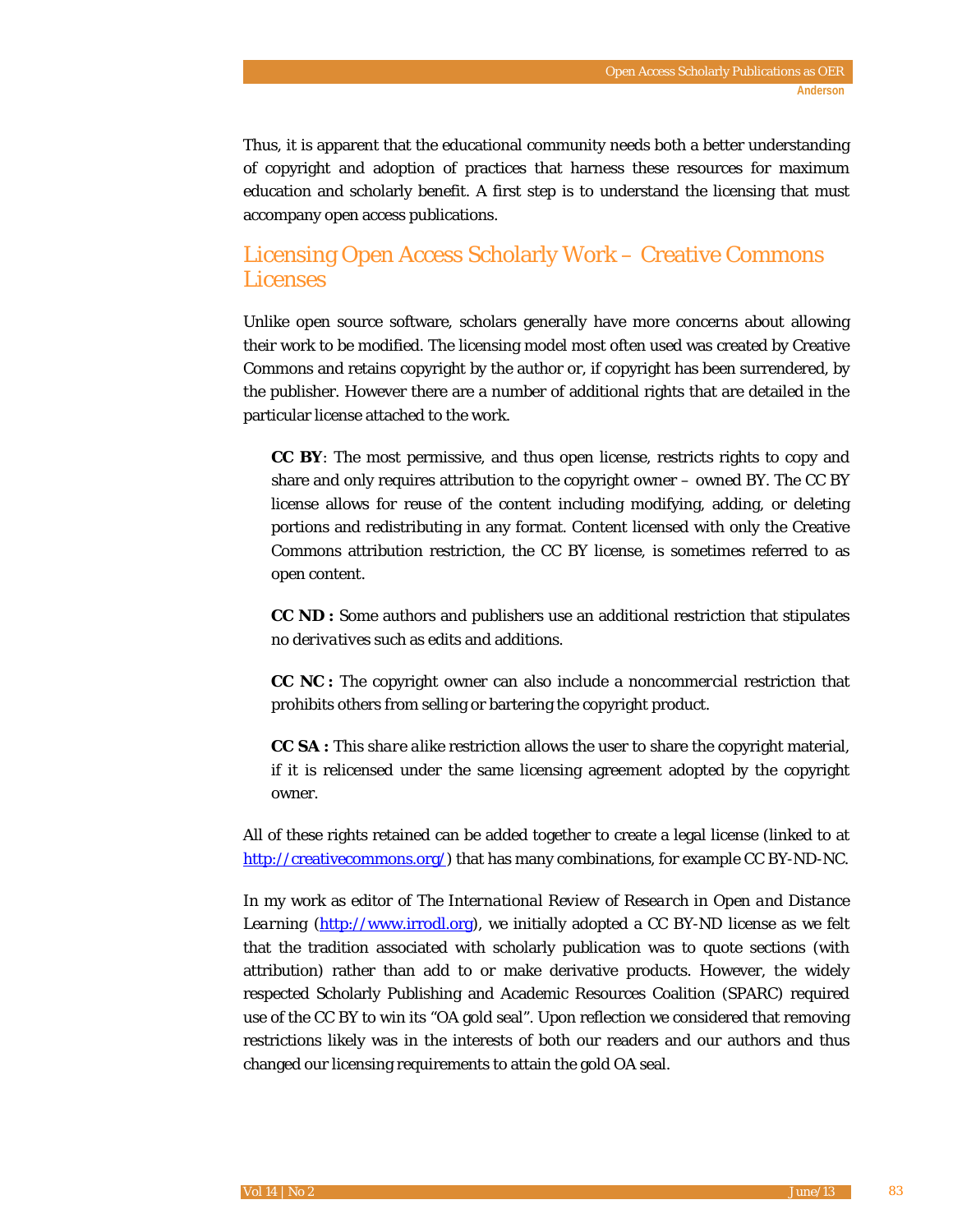# Gold and Green Standards of Open Access

A long time open access evangelist, Stephen Harnad, argues that there are two roads to OA: the "golden" road or standard (publish an article in an OA journal) and the "green" road (publish your article in a non-OA journal but also self-archive it for access by all in an OA or institutional archive, such as those listed at [http://www.opendoar.org/\)](http://www.opendoar.org/). He contends that 90% of journals allow self-archiving and thus are in effect "open access" – however data from the more definitive RoMEO database from the University of Nottingham refutes that claim (Figure 1) and shows that in May 2013, of 1,245 publishers publishing over 18,000 journals, only 69% allow some form of self-archiving.

SHERPA/RoMEO Colours, excluding provisional policies



SHERPA/RoMEO 10-May-2013

 $Total = 1245$  publishers

| <b>RoMEO colour</b> | <b>Archiving policy</b>                                 | <b>Publishers</b> | %  |
|---------------------|---------------------------------------------------------|-------------------|----|
| green               | Can archive pre-print and post-print                    | 366               | 29 |
| blue                | Can archive post-print (ie final draft post-refereeing) | 396               | 32 |
| yellow              | Can archive pre-print (ie pre-refereeing)               | 97                | 8  |
| white               | Archiving not formally supported                        | 386               | 31 |

*Figure 1*. RoMEO Database summary figures of journal publisher self-archiving policy (from<http://www.sherpa.ac.uk/romeo/statistics.php> CC-BY-NC-SA).

The RoMEO Project with a mandate to help create an "environment in which Open [Access](http://www.eprints.org/openaccess/) will become the norm for distributing research" proposes and endorses an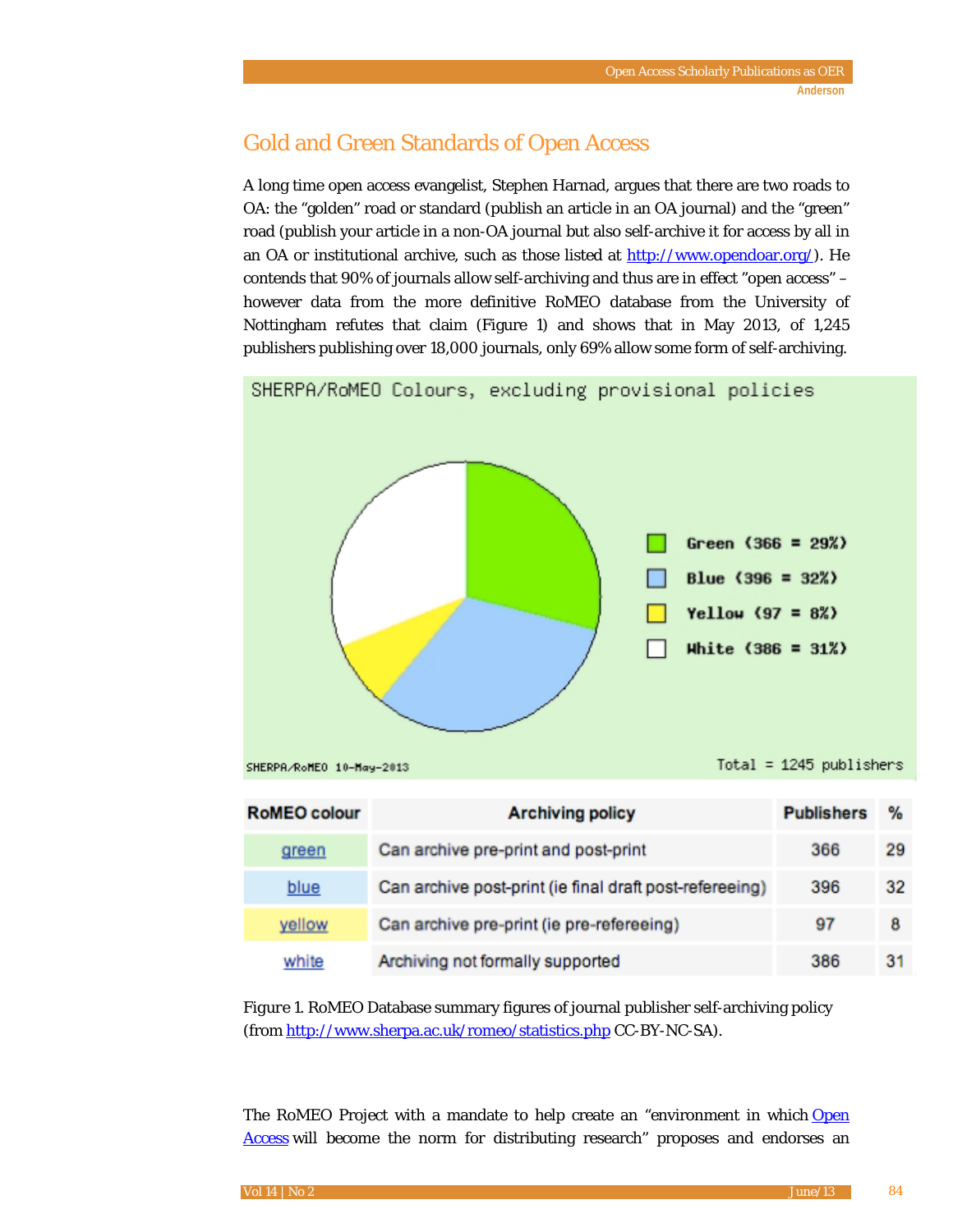"Immediate Deposit, Open Access policy" by which institutes that employ scholars require an archive copy of any publication be stored in a content repository, immediately upon publisher acceptance. They argue that "This IDOA policy is greatly preferable to, and far more effective than a policy that allows delayed deposit (embargo) or opt-out as determined by publisher policy or copyright restrictions" [\(http://www.eprints.org/\)](http://www.eprints.org/).

To enable champions of OA to review OA policies from other institutions, the Eprint project sponsored by the University of Southampton hosts a repository of institutional access policies  $(\frac{http://roarmap.eprints.org/}{$ . Thus we see a growing institutional acceptance and a variety of tools to manage open access distribution, even for scholarly works published in proprietary and closed publications. However archiving policies, such as the IDOA policy, allow for academic access, but preclude re-publication in course guides or other forms of educational content.

### Rationale for OA

The growing interest by scholars, librarians, funders, and foundations in OA is motivated by a variety of sometimes divergent interests. I briefly overview these motivations in the following section.

#### **Citizen science.**

Citizen science is perhaps as old as human knowledge itself and consists of ordinary people working alone or together to resolve problems using basic or increasingly sophisticated tools and techniques of science. Silvertown [\(2009\)](#page-14-1) lists three reasons for the explosion of citizen science in the last decade. The first is the availability of powerful new tools allowing everyone to participate and contribute to "real science" projects. The second is the growing awareness of the value in work produced by distributed volunteer labor pools and the associated ingenuity of these diverse networks. The third is a growing government and sponsor interest in disseminating or translating science and its results to the citizenry. Open journals facilitate and support citizen science in all three areas listed by Silvertown. The free distribution of results in open access scholarly publication allows citizens to become informed, educated, motivated, and in other ways engaged in cutting edge scientific research. Second, open access provides a tool for recruitment and training of potential citizen scientists and, finally, funders are realizing and in some cases requiring that grant funded science be returned and repaid to the taxpayers partially through open distribution of results.

#### **Open science.**

The vision of open science "is to make clear accounts of the methodology, along with data and results freely available via the Internet" (Wikipedia, Oct. 2011). Too often data sets, detailed descriptions of both successful and failed projects and the results of scientific work, are never made public, resulting in much waste and unnecessary duplication of scientific effort. Thus, there is growing support for a variety of open data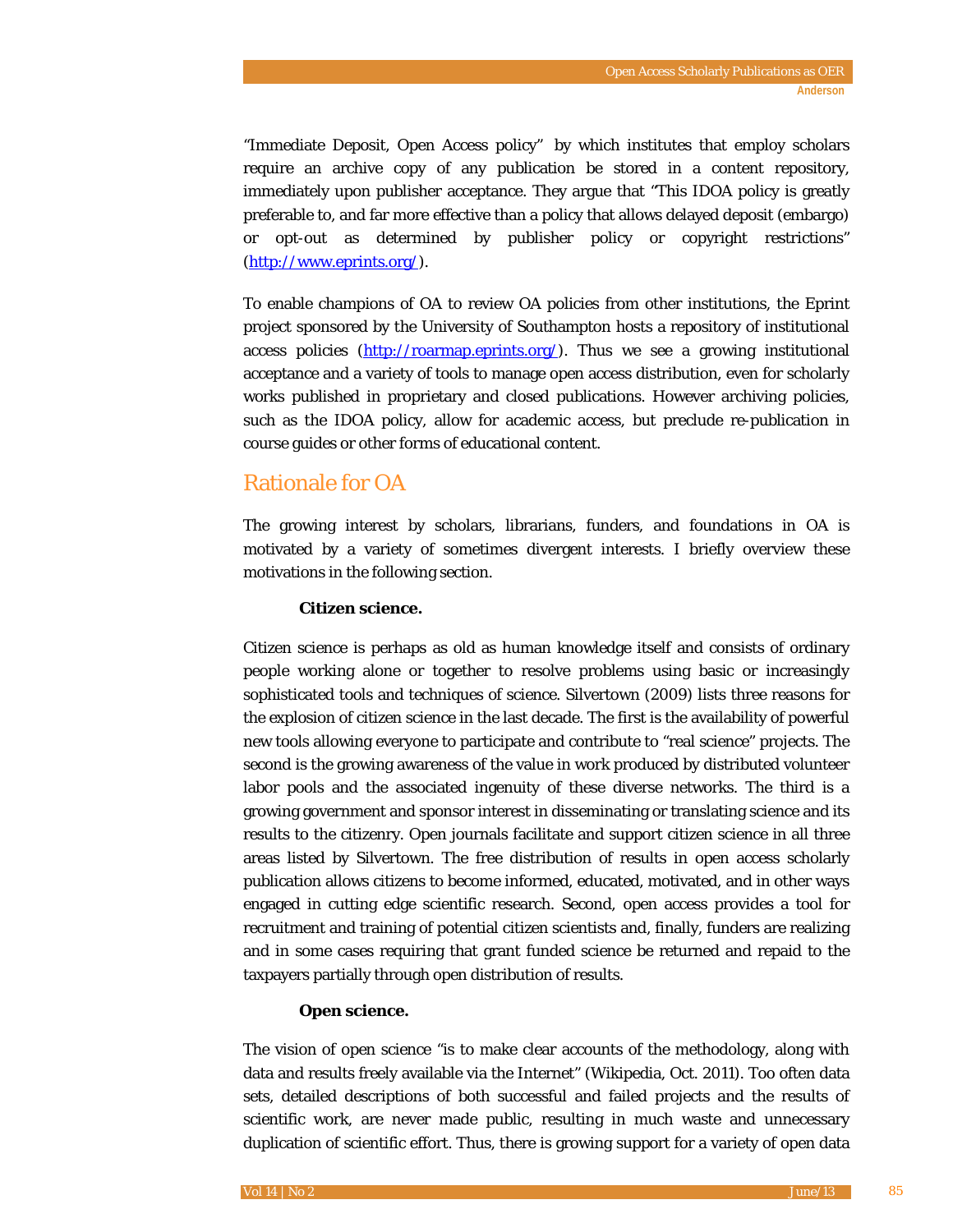projects (see for example the Open Science project, [www.openscience.org,](http://www.openscience.org/) and the Open Students network, [http://www.openstudents.org/\)](http://www.openstudents.org/). There is also increasing evidence of the value of students participating in, instead of watching and summarizing, the work of others [\(Pascarella & Terenzini, 2005\)](#page-13-0). Open science projects aim to make this process easier and more accessible by not only disseminating the results of student work, but also by making the process by which science is conducted more visible to learners.

#### **Expanding access.**

Many academics receive all or the vast majority of their personal income from the educational institution that employs them or from a related research grant. Unlike commercial authors, these creators are not primarily motivated by the prospect of financial return, partially because they benefit from a substantial institutional economic security blanket. For most academics publishing is motivated by peer recognition that is translated into institutional raises and promotions, opportunities for travel, and occasionally small fee for service contracts. Thus, the prospect of tens or hundreds of thousands of online readers is more attractive than tens or hundreds of readers of printbased journal products.

#### **Special needs of developing countries.**

The case for extending access to academics in developing countries and to those amateurs and professionals throughout the world who are not associated with a university or government research library is both compelling and obvious. Even a small university such as my own (Athabasca University), with fewer than 150 full time academics, spends over \$350,000 annually on subscriptions to commercial journal data bases. The more widely knowledge is circulated, the more likely it will be applied to solve problems and enhance quality of life on this planet. The gap between demand for higher education opportunity and provision by the public education systems or at affordable rates from the private sector is large and growing [\(Altbach, Reisber, &](#page-13-1)  [Rumbley, 2009\)](#page-13-1).

Other articles in this special issue overview the opportunity and remaining challenges of both improving quality and decreasing costs through the use of open educational resources for teaching and learning. But there is an equally compelling need for publication opportunities for scholars in the developing world. Unless these countries are actively producing as well as consuming knowledge, they will be relegated to new forms of colonial dependency. Open access solutions that require large author fees for publication will also act as a disincentive for scholars from developing countries.

None of the rationales above fuel the profits that publishers have enjoyed from proprietary models of academic publishing, thus I turn next to a more detailed look at the business case of open access scholarly publication.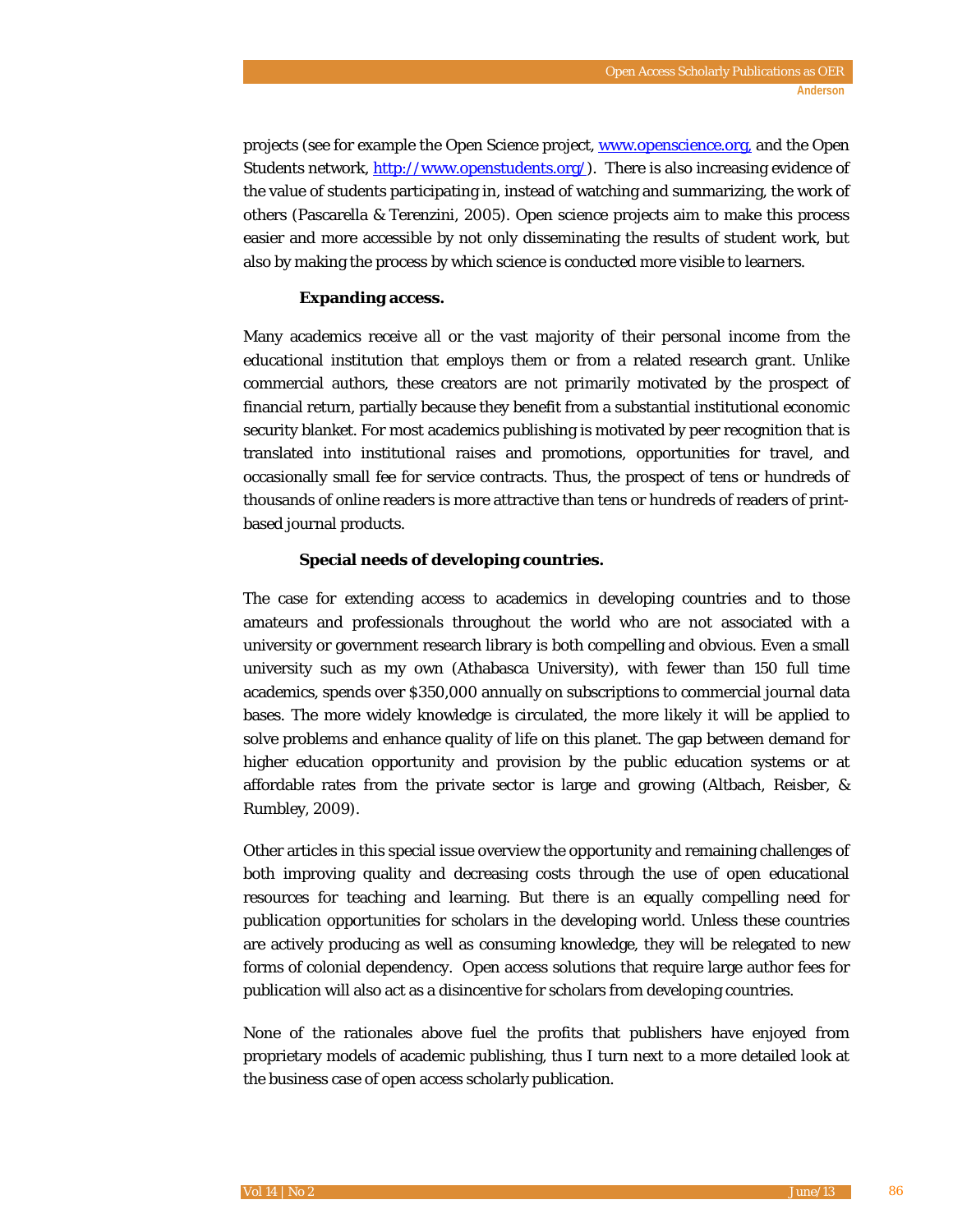# Business Case

Many years ago Karl Marx argued that those who produce the goods should benefit the most from their production. Obviously in the neo-capitalist world in which we live there are many exceptions to this principle. However, the case of academic publishing is especially egregious.

The normal academic publishing model for scholarly work sees the academic submitting his work to a publisher (at no charge to the publisher), the article being reviewed by a team of volunteer editors and reviewers (again, at no charge to the publisher), and then the author (or his or her educational institution) having to pay large fees to access the published work. In the UK the cost of these journal subscriptions now represents 65% of the total library budget (["Academic publishing: Of goats and headaches,"](#page-13-2) 2011). Given the real work of copyediting and electronic distribution, a case can be made for a fair return on investment and profit for scholarly publishers. However, the journal publishing sectors of the major publishers are their most profitable divisions. For example, the world's largest publisher Elsevier made "£724m (\$1.1 billion) on revenues of £2 billion — an operating-profit margin of 36%" (see <http://www.economist.com/node/18744177> ).

It seems obvious that reform within this industry is long overdue and that excessive profit-taking on the part of the commercial publishers in this sector must be challenged and eliminated.

# Who Pays for Open Access

OA publication is nearly always done electronically and thus is usually cheaper to produce than print production; however, it is not cost free. The Budapest Open Access Initiative FAQ puts it succinctly:

> *Free* is ambiguous. We mean free for readers, not free for producers. We know that open-access literature is not free (without cost) to produce. But that does not foreclose the possibility of making it free of charge (without price) for readers and users.

There are a number of models for generating revenue to cover the cost of production including both supply side funding (payment by procures) and demand side funding that is accrued in some form through the readers' use. A detailed list of revenue models for publishers is provided by SPARC at [http://www.arl.org/sparc/publisher/incomemodels/.](http://www.arl.org/sparc/publisher/incomemodels/) I describe briefly the most commonly used in 2012:

• charging authors a publication fee (for example, 2011 PLOS fees range from \$1,350-\$2,900 US/article [\(http://www.plos.org/publish/pricing](http://www.plos.org/publish/pricing-policy/publication-fees/)[policy/publication-fees/\)](http://www.plos.org/publish/pricing-policy/publication-fees/);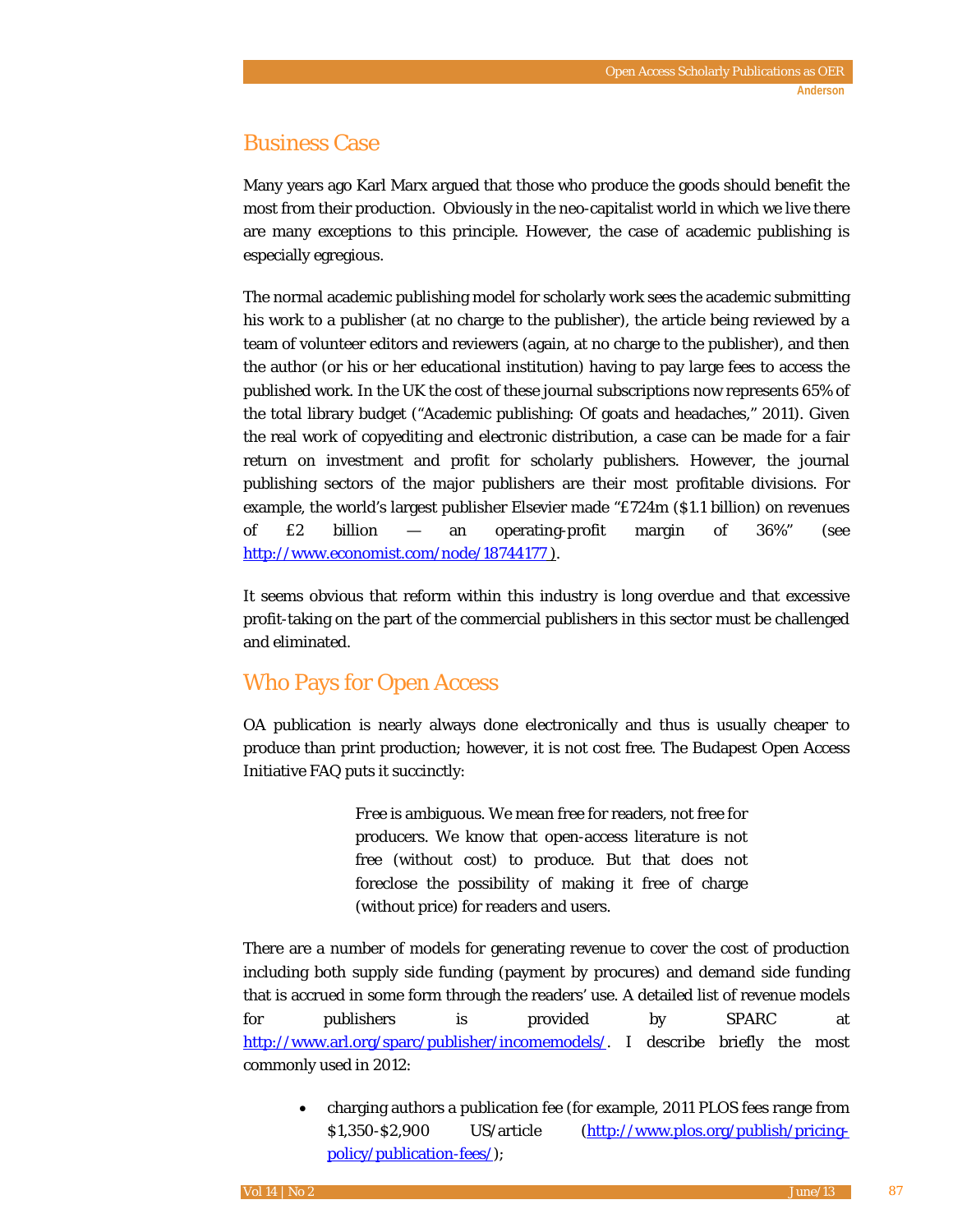- sponsorship by a society, institution, government, or foundation (for example the American Educational Research Association distributes freely the full text of articles published in *Educational Researcher*, even though they pay Sage for publishing these articles);
- additional products or services sold, with the OA content given away as a sort of "loss leader" or as an inducement to purchase enhanced goods; in a 2010 study of open access text books published by Flat World Publishing, Hilton and Wiley [\(2010\)](#page-13-3) report that 39% of students purchased hard copies of assigned texts, even though electronic versions were available at no charge;
- advertising by far the most significant source of funding for all services delivered at no charge on the Internet, but a model as yet not often used in conjunction with OA publishing;
- fund raising many open source software projects raise funds through solicitations from users; Wikipedia has resisted both charging and advertising, but expends considerable efforts on fund raising.

But within the question of appropriate cost and funding lies the question of value. Are OA publications of as high a quality as those published under proprietary models?

### Effectiveness of Open Access Publication

There have been a number of studies carried on over the last decade to attempt to determine if open access articles are cited more often than those distributed under closed publication models. Many of these studies have focused on a particular discipline or upon a wider aggregation of related journals (such as all physical sciences). The results of these examinations have not been consistent.

In many studies that compare the citation rates for articles published in open access versus proprietary journals, the proprietary journals are significantly older. Since publication longitivity is related to prestige and acceptance on library shelves and in publishers' databases, it is not surprising to find that closed articles will be cited more often – simply because they are assumed to be of higher worth, given the older and more prestigious publications in which they appear. Despite this bias, a study conducted by Zawacki-Richter and me in [\(2010\)](#page-14-2) found a small, but not significant, increase in average citations per article published in open access journals. There was however a significant trend showing a growing citation advantage for OA publications in recent years.

To reduce this potential bias a number of researchers have compared articles in which the authors have purchased the freedom of their articles by paying the fee to the publisher that is often paid by the university, grant, or commercial sponsor of the research. In a study of 4,388 biology papers published between May 2004 and March 2006 in the *Proceedings of the National Academy of Sciences* (PNAS) Gaule and Maystre [\(2011\)](#page-13-4) found that there was an increase in citations for open access papers (OA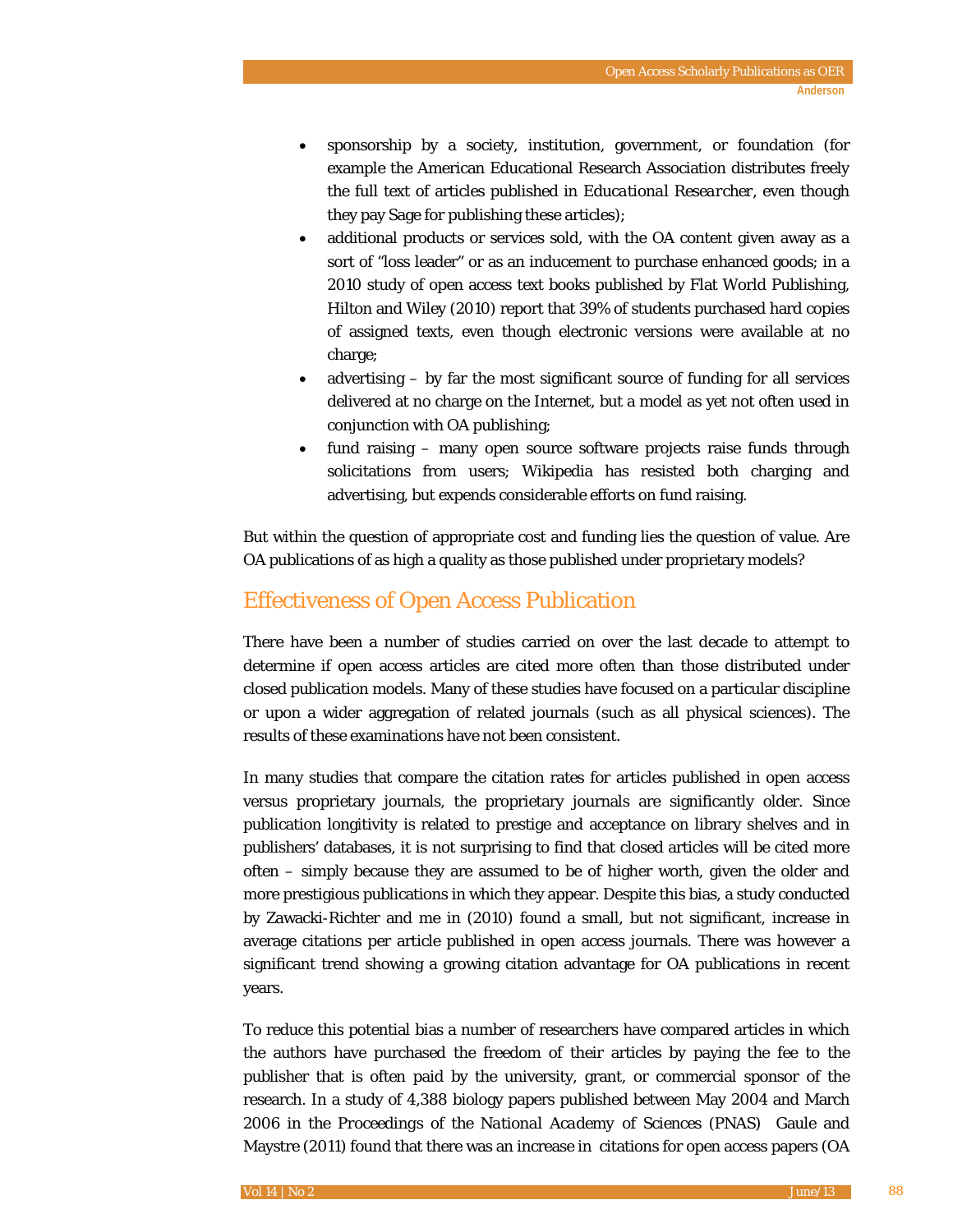was available as an option for authors for a fee of \$1,000 US). However they argued that the reasons for this increase are not obvious. They noted that open access publication is a result of self-selection and diffusion effects – "open access is relatively more attractive to authors of high quality papers and thus open access papers tend to be of higher quality on average" – thus explaining their higher citation rates.

However Davis [\(2011\)](#page-13-5) conducted a study of 3,245 science, medical, and social science and humanities journal articles of which 712 articles were randomly assigned to an open access treatment group. Interestingly this study compared both the downloads (in a variety of formats) and the citation rates. The results showed that

> Articles placed in the open access condition (*n* = 712) received significantly more downloads and reached a broader audience within the first year, yet were cited no more frequently, nor earlier, than subscription-access control articles  $(n = 2533)$  within 3 years. (p. 2129)

Davis argues that the increased readership is a result of consumption from a much wider community of amateur, professional, industry, and government readers who do not have access to the funds and laboratories to conduct their own research, but are nonetheless a significant stake holder in the dissemination community. I would argue that in professional and applied communities this non researching but critical group of appliers and translators of research knowledge is in fact more important in implementing change than the elite research community who produce new knowledge and the citations that accompany its dissemination.

Davis's (2011) study alerts us to the challenges of equating impact with citations, however the issue is even more complicated when one looks at the means by which citation rates and resulting impact factors for journals are calculated. Most contentious is determining what literature to index. The most well known and prestigious citation indexer is Thompson/Reuters World of Science (WoS). I've written earlier [\(Anderson &](#page-13-6)  [McConkey, 2009\)](#page-13-6) (note how easy it is to gain a citation – even a self-reference!) about the bias of commercial publishers against open access publishers and their reluctance to include new open access journals in their citation indexing systems. But not withstanding this bias is the challenge of finding all the relevant materials. Some publishers make this easy by indexing only publications from a subset of journals that they have determined are of high quality. This seems a sound rationale as citation in a web-based high school term paper hardly qualifies as evidence of a contribution to new knowledge production. But there are many scholarly contributions often cited as *grey literature* (conference proceedings, white papers, key note speeches, etc.) or that appear in monographs and textbooks – and none of these citations qualify in most of the major indexers. However Google Scholar and other automated search engines do traverse the grey literature and produce citation rates that are normally higher but arguably more accurately representative of true academic dissemination. Kousha and Thelwall [\(2008\)](#page-13-7) argue that the wider coverage should be "considered to be an advantage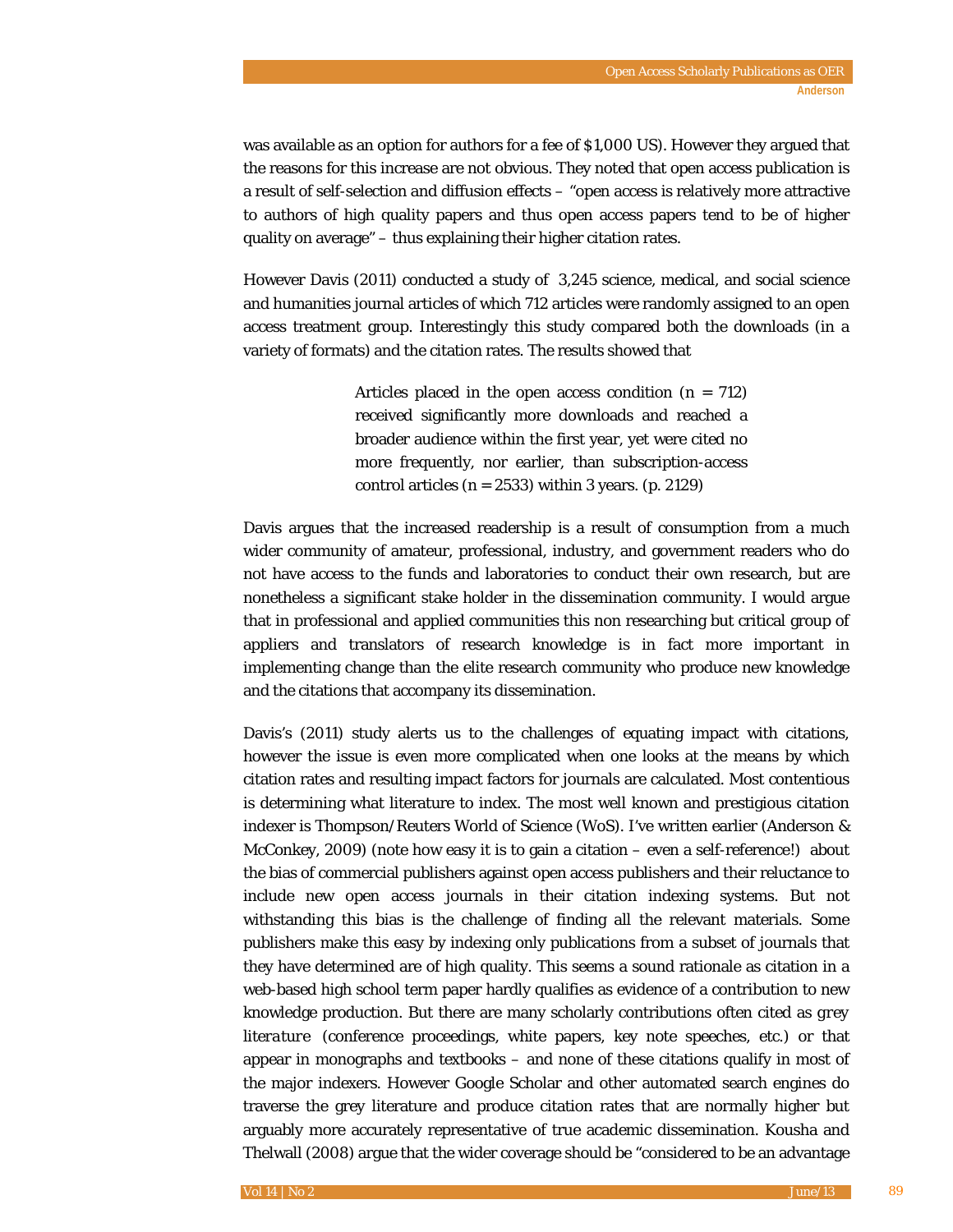of Google Scholar, since it could be useful for citation tracking in a wider range of open access scholarly documents and to give a broader type of citation impact." In a 2008 study Vaughan and Shaw searched a sample of 1,483 publications from the American Library and Information Academics journals and compared citation ratings among open Google searches, Google Scholar, and WoS. As expected Google Scholar had higher levels of citation and an examination of the citing articles or Web sites resulted in 92% of them being classified as "having intellectual impact" (excluding those that were advertising promotions, extracts, student papers, blogs, etc.). Interestingly, Vaughan and Shaw (2008) found an average of 3.1 citations from proprietary journal articles in WoS and only 1.0 citations/article from those published in open access journals, implying that the proprietary articles were cited more often. However, Google Scholar with its wider source of foraging of scholarly works found an average of 4.9 citations for proprietary articles compared and an average of 6.4 citations for open access journals, leading to the opposite conclusion in regard to article impact. They further found that the number of citations on the open Web (via Google search) showed even greater impact of open access publication.

As we see OA articles are distributed much more widely and have equal or better likelihood of being cited by other scholars. But are there other differences? In an interesting study Verspoor, Cohen, and Hunter [\(2009\)](#page-14-3) compared the linguistic, grammatical, and textual characteristics of a large sample of science articles and concluded, "We did not find structural or semantic differences between the Open Access and traditional journal collections."

The data above confirms that, typical of emerging disruptive technologies [\(Christensen,](#page-13-8)  [1997\)](#page-13-8), open access journal publications have been relentlessly increasing in use and as importantly in quality as attested to by impact factors assigned to open access journals. This wider distribution and citations have many positive effects. The open access books that I have edited in the Distance Education Series for Athabasca University Press continue to generate 100's of thousands of downloads while retaining print sales that are equivalent to closed books [\(McGreal & Chen, 2011\)](#page-13-9). I am convinced that the increasing number of requests for visits and keynote talks that find their way to my email box is, in large degree, related to the accessibility of my openly published academic work.

### Beyond Open Access Publishing

With the increasing power and sophistication of web-based tools, a number of authors and journals have attempted to further exploit the affordances of networks and the benefits of openness by expanding the review and commentary process. This expansion typically takes a variety of forms including making the names of peer reviewers public (eliminating anonymity), allowing public or community review before publication, and allowing commentary or review after publication. In his evangelical style Harnard wrote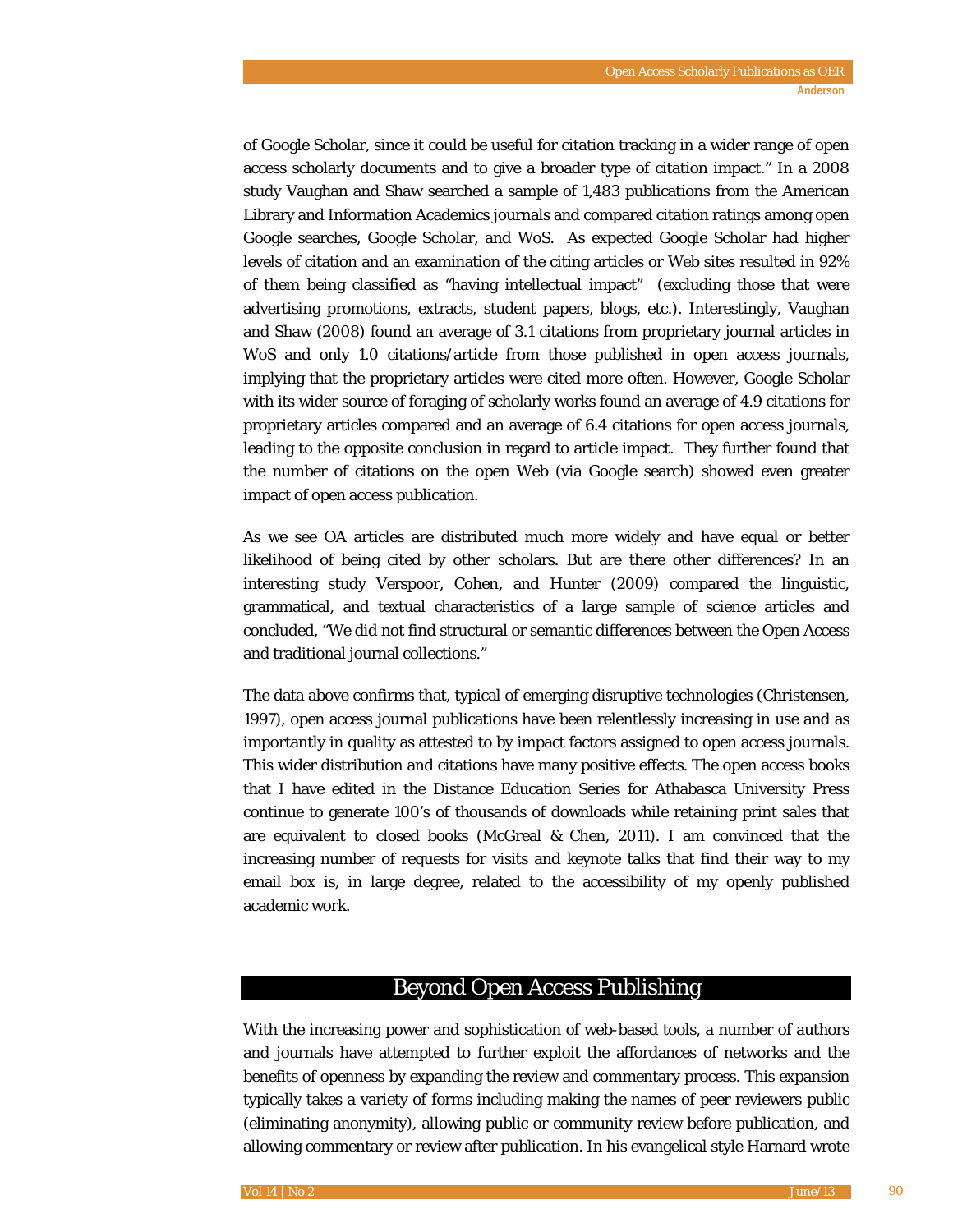in 1991, "I am convinced that once scholars have tasted it" (open scholarship or *skywriting* as Harnard refers to it),

> they will become addicted for life, as I did. And once word gets out that there are some remarkable things happening in this medium, things that cannot be duplicated by any other means, these conditions will represent for the scholarly community an "offer they cannot refuse. (p. 53)

Harnard was instrumental in the founding of Pscoloquy which incorporated open commentary, hyperlinking, and other new tools available to online journals for 12 pioneering years. Ironically Wikipedia notes in its stub article on Psychology that "Psycoloquy is currently suspended and will restart when open access prevails" (Wikipedia, Sept. 3, 2011). In the decade that Harnard and other visionaries have been waiting for open access supremacy, a number of other journals have picked up the innovators torch.

Our own attempts at allowing public, post publication commentary of articles in *The International Review of Research in Open and Distance Learning* (IRRODL) have largely failed. Opening the door to public commentary or review also opens access to spammers and to those with their only goal being to create a link to their own site for pecuniary interests. These challenges can be overcome, but more challenging is the simple dearth of useful comments. It seems that both readers and authors consider published articles to be finished artifacts, to be discussed (if at all) in private circles, classrooms, and as subject of later articles or reviews. There seems (at present) to be little appetite for engaged conversation using the traditional published article as a focal point. It should be noted that there are many other forums, from MOOCs to email lists, Google Circles to Linked In and Facebook, that provide potential venues for such conversations.

Nonetheless individual efforts by publishers continue and are often celebrated by early adopters. Figure 2 charts the typical two prongs (expert peers and the broader scientific community) that have input into preprint manuscripts of articles being assessed for publication using "interactive open access publishing" in the journal *Atmospheric Chemistry and Physics*. Although Pösch [\(2010\)](#page-13-10) makes a strenuous case for the value of community input, he notes that only 25% of articles receive any peer review, which, though small, is (he argues) by an order of magnitude higher than commentary from post publications.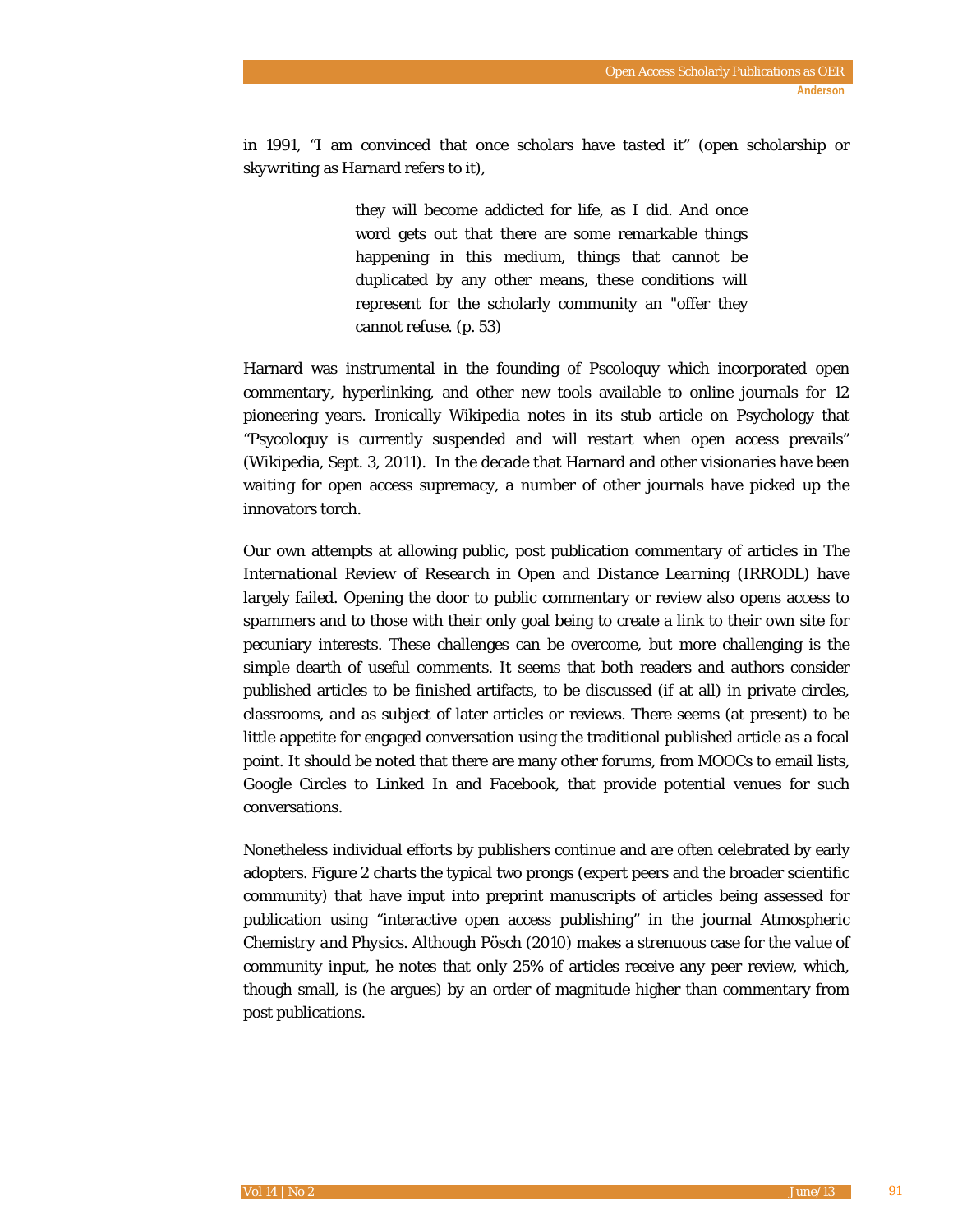

*Figure 2*. Model of peer and public review of scholarly articles from Pösch (2010).

Finally, there are a number of other benefits that are more associated with electronic publishing in general than strictly open access publishing. These include hyperlinks to full data sets, automatic updates to data presented in publications, and the ease of retraction or correction to published articles. For example, at IRRODL we have also been able to expand special issue collections by linking articles in the table of contents to works published later on the topic but after the special issue has " gone to press".

#### Conclusion

The arguments and examples detailed in this article point to the disruptive nature of OA publishing of scholarly works. Christensen (1997) described low-end disruptive technologies as ones that initially provide inferior product to that of the existing product, but at a much lower cost and much higher accessibility. The new product is typically not initially valued nor desired by established customers, but the disruptive innovation opens a door to whole new groups of consumers. Over time, the disruptive product becomes more functional and attractive until it replaces the traditional product.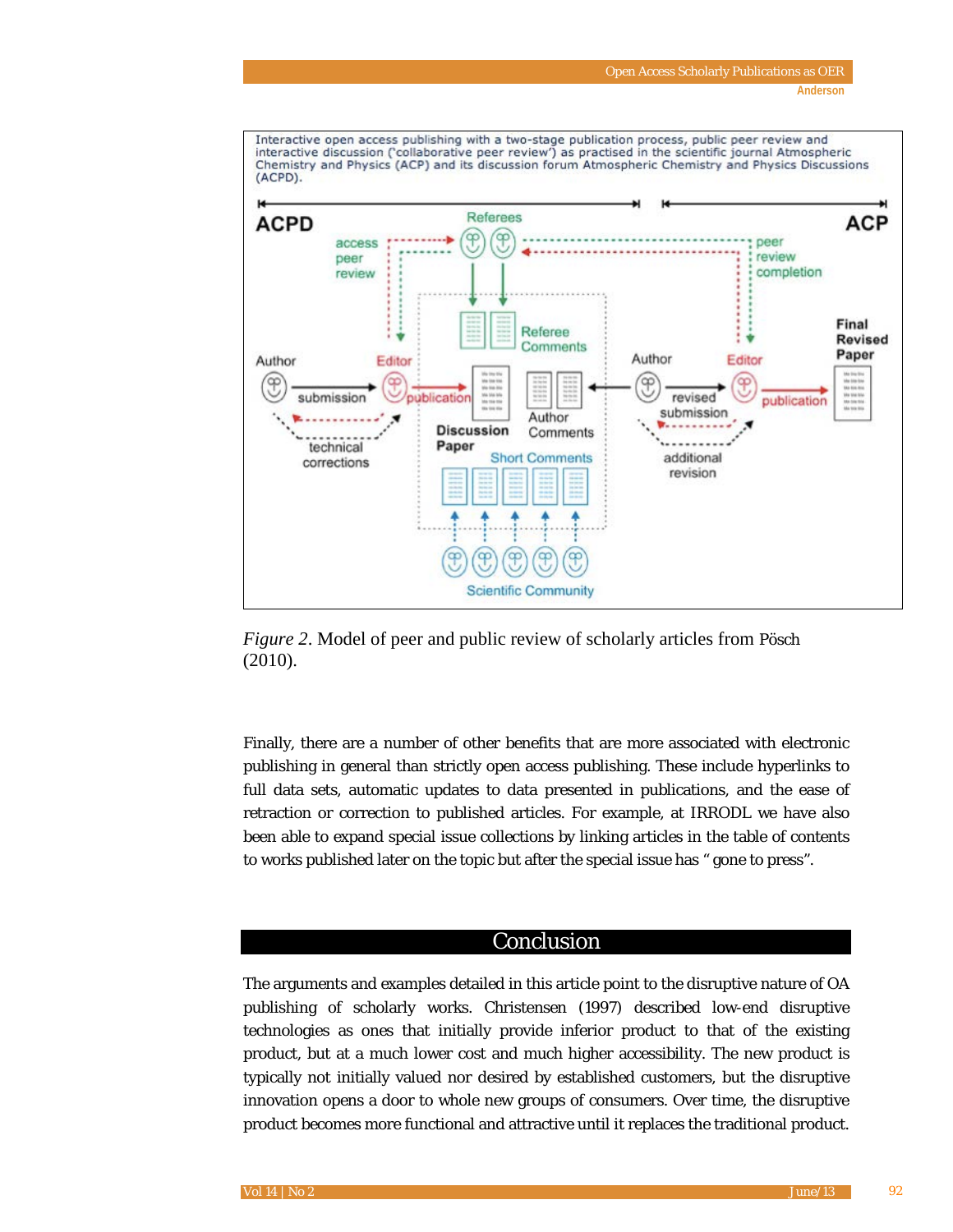Classic examples include steamships, hydraulic elevators, desktop publishing, electronic watches and cameras, and many others.

Although academics are not known for their speed in adopting any new product, and, correspondingly, publishers are loathe to give up profitable products, we are in the midst of a rapid transition from closed to open access publishing. This disruptive transition benefits ordinary citizens and scholars in both developed and developing countries and is a major contributor to the openness and transparency associated with our networked society.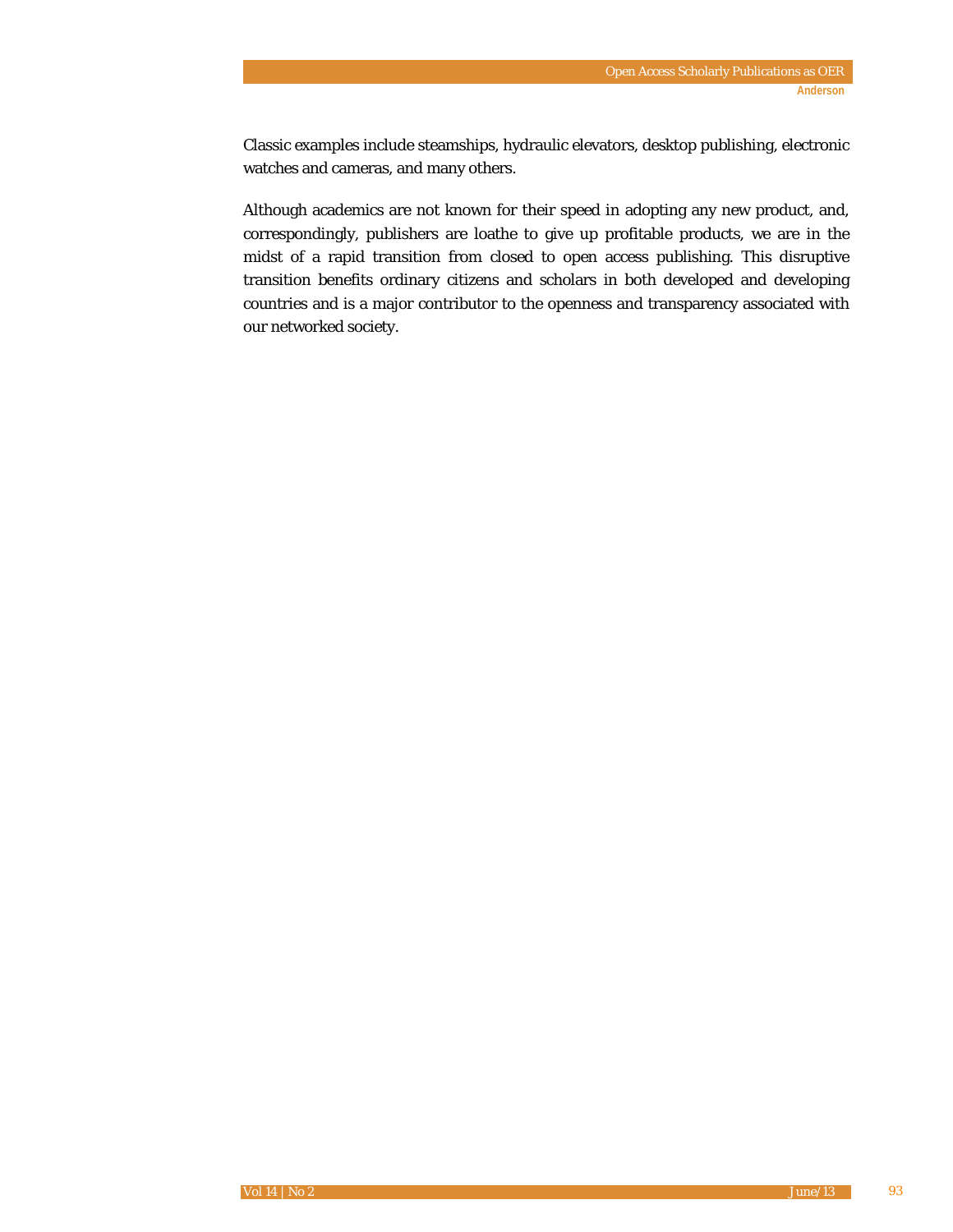#### References

<span id="page-13-2"></span>Academic publishing: Of goats and headaches. (2011, May 26). *Economist*.

- <span id="page-13-1"></span>Altbach, P., Reisber, L., & Rumbley, L. (2009). *Trends in global higher education: Tracking an academic revolution*. Paris: UNESCO.
- <span id="page-13-6"></span>Anderson, T., & McConkey, B. (2009). Development of disruptive open access journals. *The Canadian Journal of Higher Education, 39*(3), 71-87. Retrieved from [http://ojs.library.ubc.ca/index.php/cjhe/article/view/477.](http://ojs.library.ubc.ca/index.php/cjhe/article/view/477)
- <span id="page-13-8"></span>Christensen, C. (1997). *The innovator's dilemma - When new technologies cause great firms to fail*. Cambridge: Harvard University Press.
- <span id="page-13-5"></span>Davis, P. M. (2011). Open access, readership, citations: A randomized controlled trial of scientific journal publishing. *Journal 2. FASEB, 29*, 2029-2134. [http://doi.org/b35.](http://doi.org/b35)
- <span id="page-13-4"></span>Gaule, P., & Maystre, N. (2011). Getting cited: Does open access help? *Research Policy, 40*(10), 1332-1338. Retrieved from [http://www.sciencedirect.com/science/article/pii/S0048733311001065.](http://www.sciencedirect.com/science/article/pii/S0048733311001065)
- Harnad, S. (1991). Post-Gutenberg galaxy: The fourth revolution in the means of production of knowledge. *Public-Access Computer Systems Review, 2*(1), 39- 53. Retrieved fro[m http://cogprints.org/1580/1/harnad91.postgutenberg.html.](http://cogprints.org/1580/1/harnad91.postgutenberg.html)
- <span id="page-13-3"></span>Hilton III, J., & Wiley, D. (2010). A sustainable future for open textbooks? The Flat World Knowledge story. *First Monday, 15*(8). Retrieved from [http://firstmonday.org/htbin/cgiwrap/bin/ojs/index.php/fm/article/view/280](http://firstmonday.org/htbin/cgiwrap/bin/ojs/index.php/fm/article/view/2800/2578) [0/2578.](http://firstmonday.org/htbin/cgiwrap/bin/ojs/index.php/fm/article/view/2800/2578)
- <span id="page-13-7"></span>Kousha, K., & Thelwall, M. (2008). Sources of Google Scholar citations outside the Science Citation Index: A comparison between four science disciplines. *Scientometrics, 74*(2), 273-294. [http://dx.doi.org/10.1007/s11192-008-0217-x.](http://dx.doi.org/10.1007/s11192-008-0217-x)
- <span id="page-13-9"></span>McGreal, R., & Chen, N. S. (2011). AUPress: A comparison of an open access university press with traditional presses. *Educational Technology & Society, 14*(3), 231– 239.
- <span id="page-13-0"></span>Pascarella, E., & Terenzini, P. (2005). *How college affects students: A third decade of research.* San Francisco, CA: Jossey-Bass.
- <span id="page-13-10"></span>Pösch, L. (2010). Interactive open access publishing and peer review: The effectiveness and perspectives of transparency and self-regulation in scientific communication and evaluation. *Liber Quarterly, 19*(3/4). Retrieved from [http://www.atmospheric-chemistry-and-](http://www.atmospheric-chemistry-and-physics.net/pr_acp_poschl_liber_quarterly_2010_interactive_open_access_publishing.pdf)